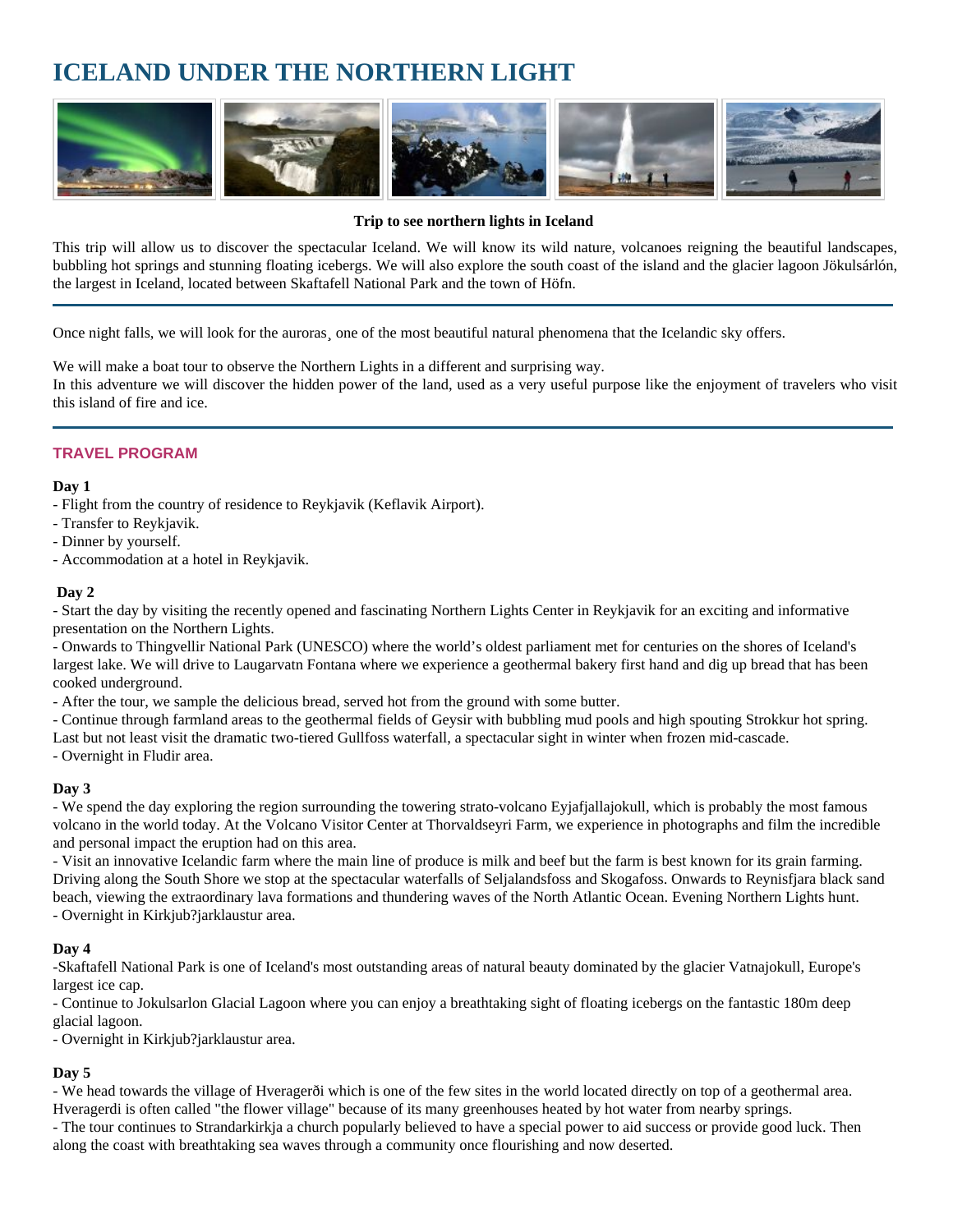- On to the Reykjanes peninsula where we enjoy a visit to the famous Blue Lagoon which is a unique wonder of nature with pleasantly warm mineral rich geothermal water in a middle of a black lava field.

- Onwards to Reykjavik where the evening is at your leisure.

- Overnight in Reykjavik.

Day 6

- Free day to walk around Reykjavik or participate in optional excursions (riding, snorkeling, etc.)

- Lunch and dinner by yourself.

- Boat night tour to observe the aurora borealis, a different and surprising way to enjoy this natural phenomenon.

- Overnight in Reykjavik.

Day 7

- Transfer to the Keflavik Airport.

- Flight from Reykjavik to the country of residence.

## WARNING

This program is indicative and may be modified by weather factors, ice and snow conditions or logistical factors inherent in the Arctic.

## DATES

October 2022 - April 2023 (ask for departures)

## PRICE

[Ask price](mailto:info@arctic-world.com?subject=Iceland under the Northern Light)

## REGISTRATION DEADLINE

## **RESERVATION**

Before 45 days of the trip: 50% of the trip price + flights. After 45 days: 100% + flights

## MINIMUM GROUP

1 persona

# INCLUDED

- 3 nights at the hotel in Reykjavik, including breakfast.
- 3 nights at countryside hotels, including breakfast.
- Guided coach tour from day 2 to day 5.
- 1 admission to Sóley Natura Spa at Icelandair Hotel Reykjavik Natura.
- Entrance fee to the Northern Lights Center in Reykjavik.
- Entrance fee to Volcano Visitor Center at the base of Eyjafjallajokull volcano.
- Visit to an Icelandic farm at base of Eyjafjallajokull volcano.
- Geothermal bakery experience at Laugarvatn Fontana.
- A visit from a local storyteller.
- Northern Lights hunt kit on Day 3 or 4 (flashlight, blanket & thermos of hot cocoa).
- Northern Light guided hunt on foot one selected evening.
- Northern Lights "wake up call" option during the night (available at countryside hotels).
- All excursions and visits included in the travel program.
- Transfers from/to airport/hotel in Reykjavik.
- Multi-adventure insurance.

## NOT INCLUDED

- Flights and air taxes.